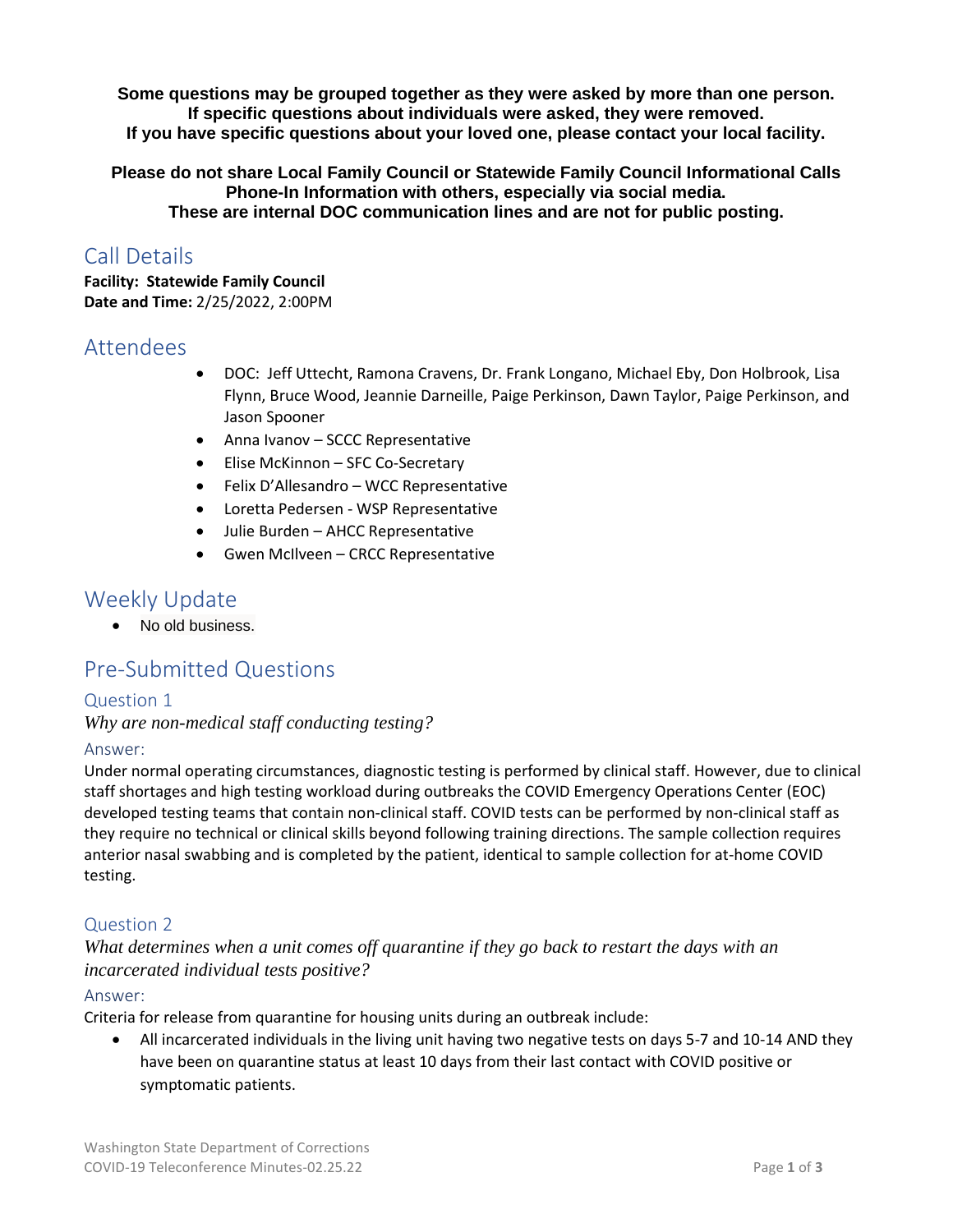• When these testing criteria are met the unit can be taken off quarantine. However, there may be circumstances that may require additional quarantine for the health and safety of the staff and population.

## Question 3

*How do the clinical staff balance benefits and harms for prisoners and their families, as well as to DOC custody staff, when deciding how to implement CDC and DOH Covid protocol guidelines?* 

### Answer

Recognizing that some aspects of COVID mitigation strategies are difficult for people, we limit quarantine and isolation time to the minimum necessary to prevent the spread of the virus. For example, when new medical evidence revealed that most patients were not contagious 10 days after the onset of their infection, we shortened the isolation period from 14 days to 10.

## Question 4

*Do the clinicians consider the mental health and other health detriments caused by the protocols and what do they do to attempt to mitigate these harms?*

### Answer

We understand that prolonged time in medical isolation and quarantine is difficult for people's well-being and mental health. DOC's COVID mental health protocol directs twice-weekly rounds by mental health staff and the availability of items such as books and journals to help people pass time. Unfortunately expanding allowed activities in quarantine and isolation units risks promoting the spread of the virus and prolonging the time a facility is on outbreak status, so protocols must balance the risk of spread with the benefits of increasing activities.

## Question 5

*In what ways do the clinical staff give feedback to the Governor's office, CDC, and DOH about the drawbacks to the protocols designed for prisons? How willing are these entities to consider this feedback?*

#### Answer

When considering elements of COVID protocols the DOC COVID medical team advocates for implementing best practices that will protect the lives of incarcerated people and DOC staff and prevent the spread of COVID in DOC facilities. In cases where these recommended practices differ slightly from DOH or CDC guidelines, these agencies have been open to discussion about these differences. The COVID medical team and EOC have an excellent working relationship with DOH to include weekly meetings and frequent discussions about protocol implementation.

## Question 6

*How do clinical staff ensure they are truly in touch with what the incarcerated and custody staff are experiencing as detriments and drawbacks to the protocols?* 

#### Answer

The COVID medical team and EOC are in daily contact with facility staff regarding all aspects of protocol implementation during outbreaks. Members of the COVID medical group visit and work in facilities periodically to assist with outbreak response and perform direct clinical care when local teams need assistance. In these contexts, both remote and in-person, the COVID medical team receives frequent formal and informal feedback regarding COVID protocols. Additionally, patients can provide feedback about COVID protocols through kites and the resolution process.